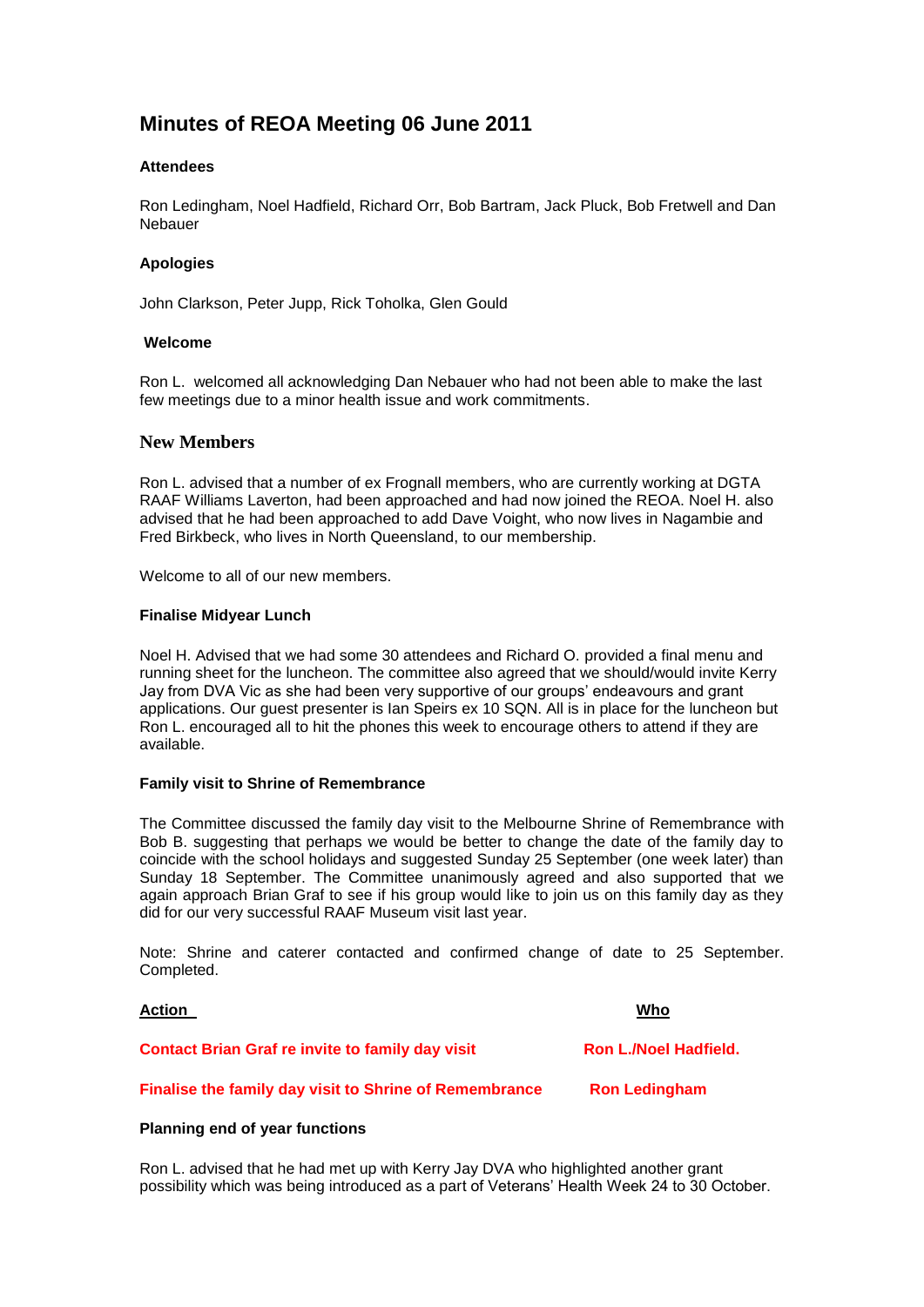This was actively discussed along with other options of deleting our planned current end of year luncheon in November or adding one more function.

The Committee ratified that:

- The midyear lunch is locked in for Wed 15 June at Batman's Hill on Collins due to its central location, closeness to transport and cost effectiveness. Speaker will be Ian Speirs ex 10SQN WW2 Flight Engineer.
- The end of year lunch will stay for Thursday 3 November at Batman's Hill on Collins due to its popularity. Speaker will be Col Bradford who is known to several of the committee members.
- The family day visit to the Melbourne Shrine of Remembrance will now be Sunday 25 September to better align with school holiday period.
- We will not schedule another function as the committee felt that it was too much for the group to accommodate but we will discuss this further to keep our options open. The DVA grant option has to be submitted by 15 July.

## **REOA/RAAFA Alignment and Media Library**

This topic was introduced by Glen Gould at an earlier Committee meeting. Richard O. confirmed that the RAAFA was supportive of the REOA using the existing media facilities in Hawthorn. If the REOA provided additional material then there may be a need for the REOA to purchase additional shelving.

General discussions followed supporting a closer alignment with the RAAFA and other like organisations such as Vietnam Vets, 77SQN and the Catalina group. A number of groups have members who are aging and some of the groups were likely to fold in the near future. An amalgamation/support alignment would assist in providing a forum under the RAAFA umbrella for those members who would like to, to join in with arranged functions such as our family day events, etc.

Ron L. advised that he was attending the next RAAFA board meeting by invitation from Richard O. and the RAAFA Chairman. Further amalgamation activities will be explored.

#### **Action Who**

#### **Explore proposal with RAAFA and provide contact points**

**for follow up with other "like" groups. Richard O./Ron L./Noel H.**

#### **Correspondence In/Out**

Noel Hadfield advised there was no new correspondence which required the attention of the Committee.

#### **DFRDB Update**

Richard Orr provided a general update and stated that the Liberal party was still progressing and supporting a private members bill in Parliament as they promised. The option of changing the indexation rules was initially rejected by the Government but it will be further debated in the Senate later this month.

Note: Since the committee meeting the bill has been rejected by Parliament based on the costs involved in introducing the changed indexation.